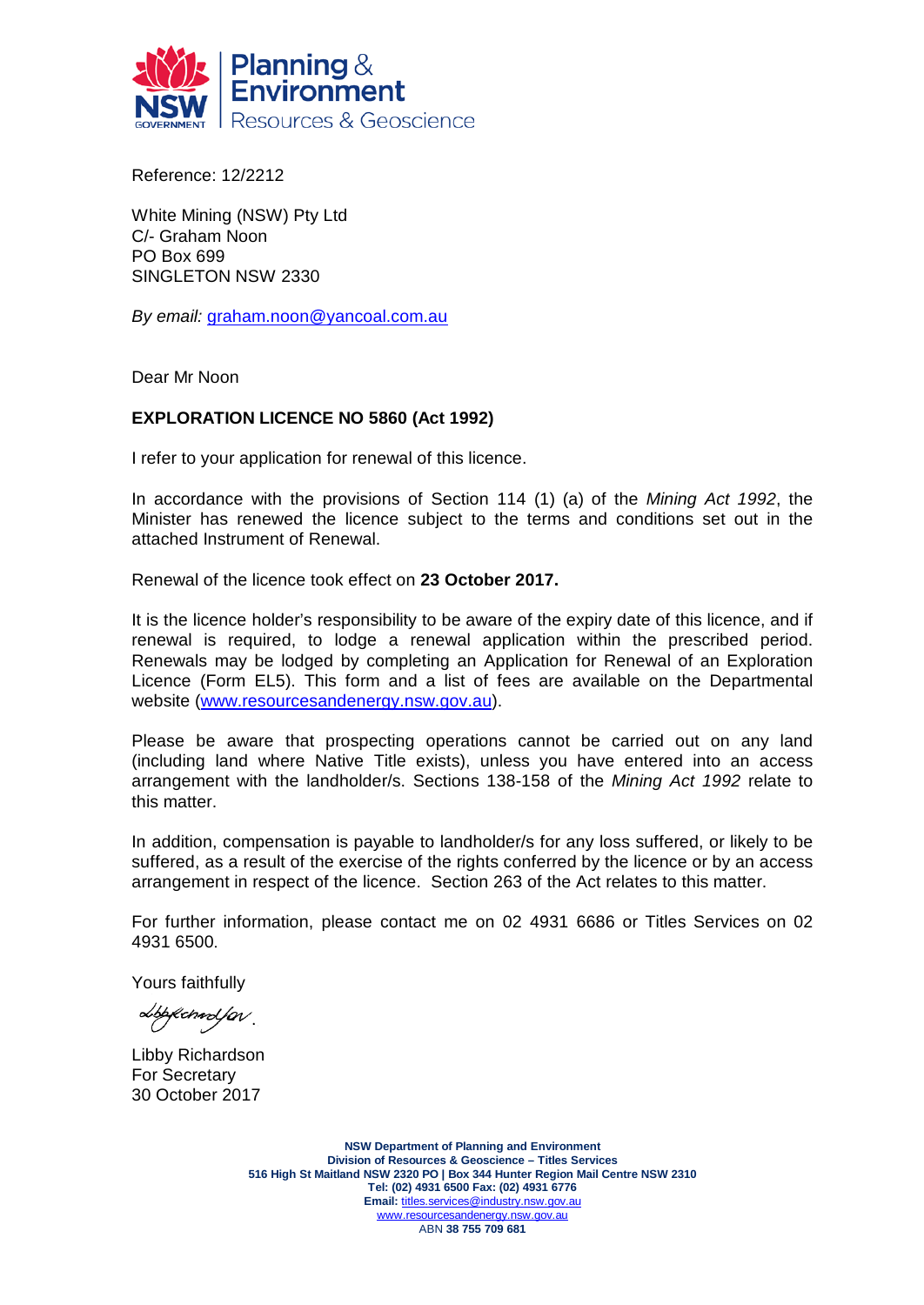# **RENEWAL OF EXPLORATION LICENCE 5860 (ACT 1992) HELD BY WHITE MINING (NSW) PTY LIMITED, ACN 089 414 595:**

#### **Section 114 of the** *Mining Act 1992*

I, **Kevin Ruming, Director Strategic Resource Assessment and Advice**, as delegate of the Minister for Resources for the State of New South Wales, under delegation and pursuant to section 114 of the *Mining Act 1992*, hereby renew Exploration Licence No. **5860,** held by **White Mining (NSW) Pty Limited, ACN 089 414 595,** subject to the terms and conditions set out below:

- 1. The Licence is renewed for a further term ending on **21 May 2020**.
- 2. The Licence is renewed over the land described in Schedule 1 (the Exploration Licence Area).
- 3. The Licence conditions are amended upon renewal and are set out in Schedule 2.
- 4. The Licence authorises the Licence Holder to prospect for the minerals prescribed as Group 9 (Coal) and Group 9A (Oil Shale) minerals within the Exploration Licence Area.

Renewed on this  $23^{\text{rd}}$  day of October 2017

Heri Running

**Kevin Ruming Director Strategic Resource Assessment & Advice As delegate for the Minister for Resources Delegation dated: 1 May 2017**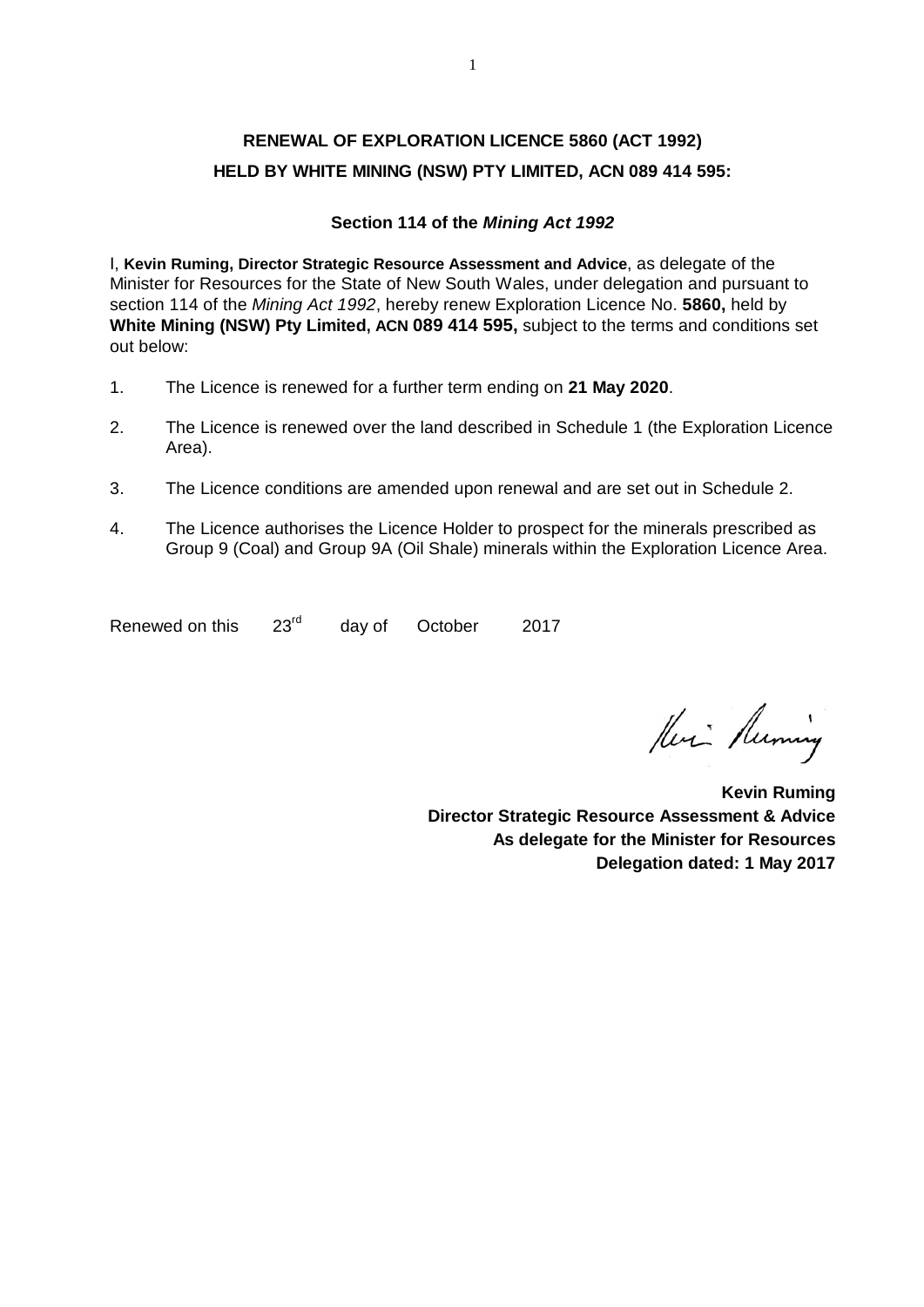#### **Schedule 1**

## **EXPLORATION AREA**

The exploration area embraces an area of about **272** hectares, as shown on **Plan No E5860-04** hereunder exclusive of any land:-

- (a) excluded by section 19 of the *Mining Act 1992*;
- (b) on which, at the date of the initial grant of this EL, mining operations were being lawfully carried out by the owner of a privately owned mineral (or some person with his consent), and over which an exploration licence may not be granted under Schedule 6, clause 98(2) of the *Mining Act 1992*;
- (c) vested in the Commonwealth of Australia; or
- (d) that was not subject to the licence immediately before this renewal.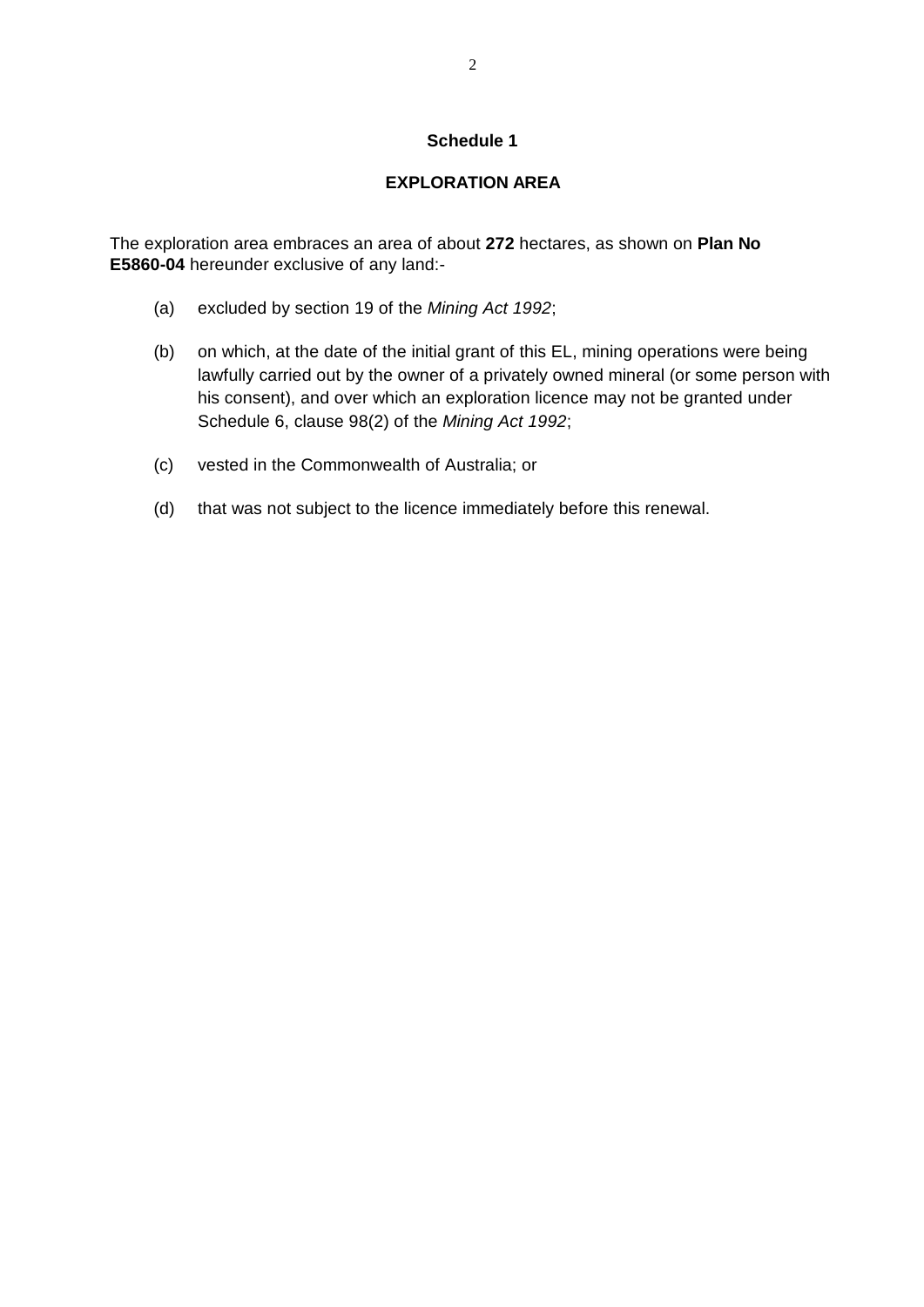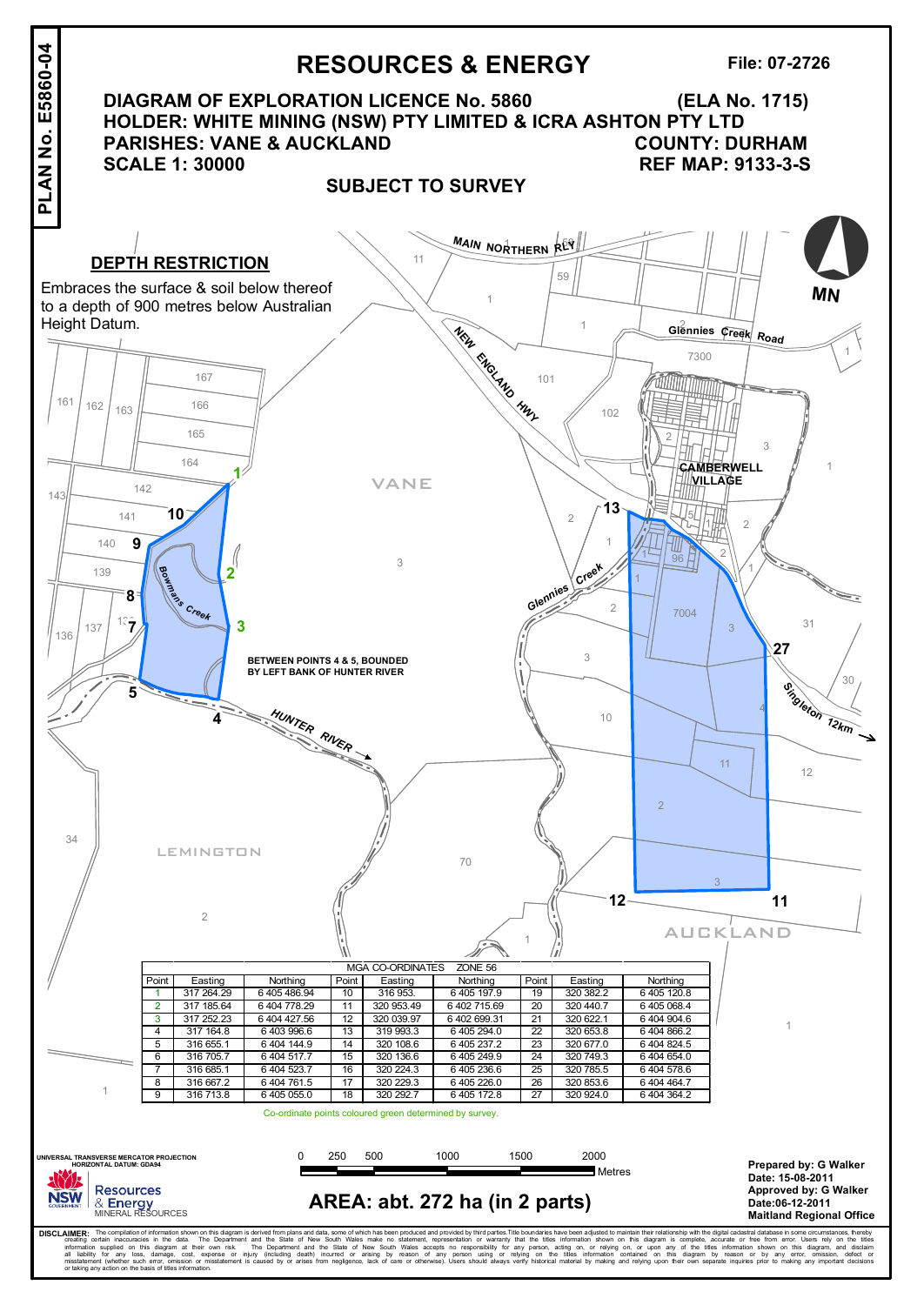# **EXPLORATION LICENCE CONDITIONS (COAL) 2012 (PRE-IMER)**

# **DEFINITIONS**

Words used in this exploration licence have the same meaning as defined in the *Mining Act 1992* except where otherwise defined below:

**Act** means the *Mining Act 1992.*

**Borehole** means any hole made by drilling or boring, but excludes sampling and coring using hand held equipment.

**Department** means the Department of Planning and Environment.

**Environment** has the same meaning as in the *Protection of the Environment Operations Act 1997*.

**EP&A Act** means the *Environmental Planning and Assessment Act 1979.*

**Exploration licence area** means the land and water which is subject to this exploration licence.

**Harm to the environment** includes any direct or indirect alteration of the environment that has the effect of degrading the environment and, without limiting the generality of the above, includes any act or omission that results in pollution, contributes to the extinction or degradation of any threatened species, populations or ecological communities and their habitats and causes impacts to places, objects and features of significance to Aboriginal people.

**Landholder** for the purposes of these conditions does not include a secondary landholder and includes, in the case of exempted areas, the controlling body for the exempted area.

**Material harm to the environment** has the same meaning as in the *Protection of the Environment Operations Act 1997*.

**Minister** means the Minister administering the Act.

**Pollution incident** has the same meaning as in the *Protection of the Environment Operations Act 1997*.

#### **Standard working hours** means:

- a) Monday to Friday 7am to 6pm;
- b) Saturday 8am to 1pm; and
- c) No work on Sundays or Public Holidays.

**Mining SEPP** means the *State Environmental Planning Policy (Mining, Petroleum Production and Extractive Industries) 2007*, as amended from time to time.

**Secretary** means the Secretary of the Department.

**Waste** has the same meaning as in the *Protection of the Environment Operations Act 1997*.

**Water land** has the same meaning as in section 198A of the *Fisheries Management Act 1994*.

**Wetland** has the same meaning as in section 198A of the *Fisheries Management Act 1994*.

| Exploration Licence Conditions (Coal) 2012 (PRE-IMER) | Version Date: September 2016  |
|-------------------------------------------------------|-------------------------------|
| <b>Exploration Licence No.</b>                        | $\overline{1}$ of 1 $\degree$ |
| . 5860 (Act 1992)                                     | Page <sup>1</sup>             |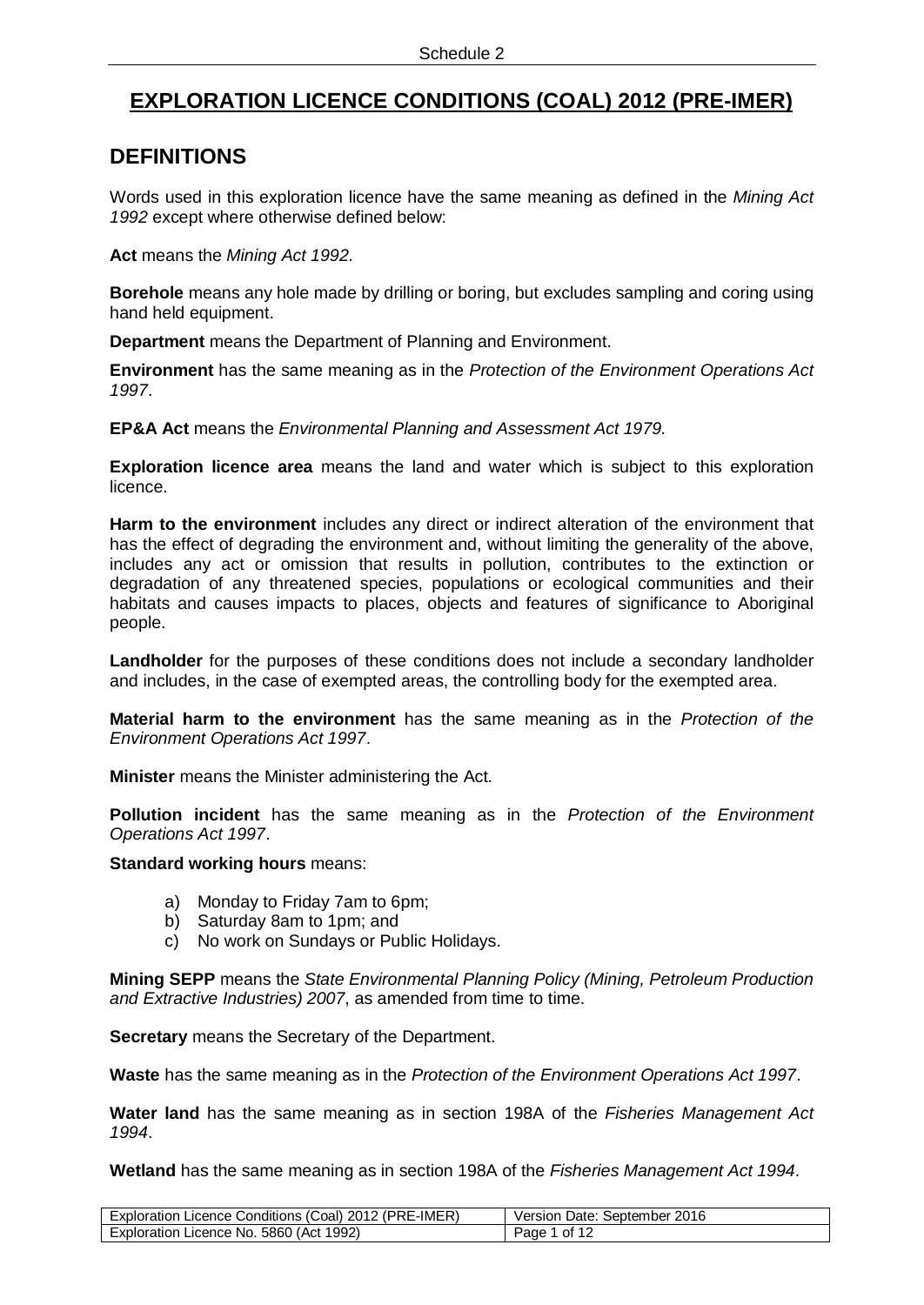# **CONDITIONS**

Conditions 1, 6 to [17,](#page-7-0) [21](#page-8-0) to 27 and 35 to 47 of this exploration licence are identified as conditions relating to environmental management.

### **Approvals under this licence**

1. The licence holder may need to obtain further approvals or Ministerial consent before carrying out prospecting operations on the land subject to this licence (see in particular the activity approval requirements for assessable prospecting operations section 23A of the *Mining Act 1992,* which requires an activity approval to be obtained prior to commencing any assessable prospecting operation).

## **Native Title**

2. The licence holder must not prospect on any land or waters on which native title exists without the prior written consent of the Minister.

### **Community consultation**

- 3. The licence holder must engage with the community in relation to the planning for and conduct of prospecting operations authorised under this exploration licence.
- 4. The consultation must be undertaken in accordance with the *Guideline for community consultation requirements for the exploration of coal and petroleum, including coal seam gas* (NSW Trade & Investment, 2012) as amended from time to time.
- 5. An annual report on Community Consultation must be submitted to the Department within 28 days of the anniversary of this licence being granted, together with evidence that the consultation has been undertaken in accordance with the Guideline.

*Note: Copies of the Guideline are available fro[m www.resources.nsw.gov.au](http://www.resources.nsw.gov.au/)*

#### **Access to exploration licence and relevant documents**

- 6. The licence holder must ensure that a copy of this exploration licence and any relevant documentation relating to the conduct of prospecting operations is:
	- a) accessible on the site of active prospecting operations authorised by this exploration licence; and
	- b) made available to all supervisors or other persons concerned in the day to day management of prospecting operations authorised by this exploration licence.
	- *Note: For the purposes of this condition, relevant documentation includes, but is not limited to:*
		- *a) access arrangements required under Part 8 of the Act;*
		- *b) exempted area consents required under section 30 of the Act;*
		- *c) approvals under condition 2 of this exploration licence, and any document specified as forming part of that approval, such as a Review of Environmental Factors; and*
		- *d) the approved Groundwater Monitoring and Modelling Plan under condition [12](#page-6-0) of this exploration licence.*

#### **Environmental harm**

7. The licence holder must implement all reasonably practicable measures to prevent and/or minimise harm to the environment that may result from the conduct of any prospecting operations under this exploration licence.

| Exploration Licence Conditions (Coal) 2012 (PRE-IMER) | Version Date: September 2016 |
|-------------------------------------------------------|------------------------------|
| Exploration Licence No. 5860 (Act 1992)               | Page 2 of 12                 |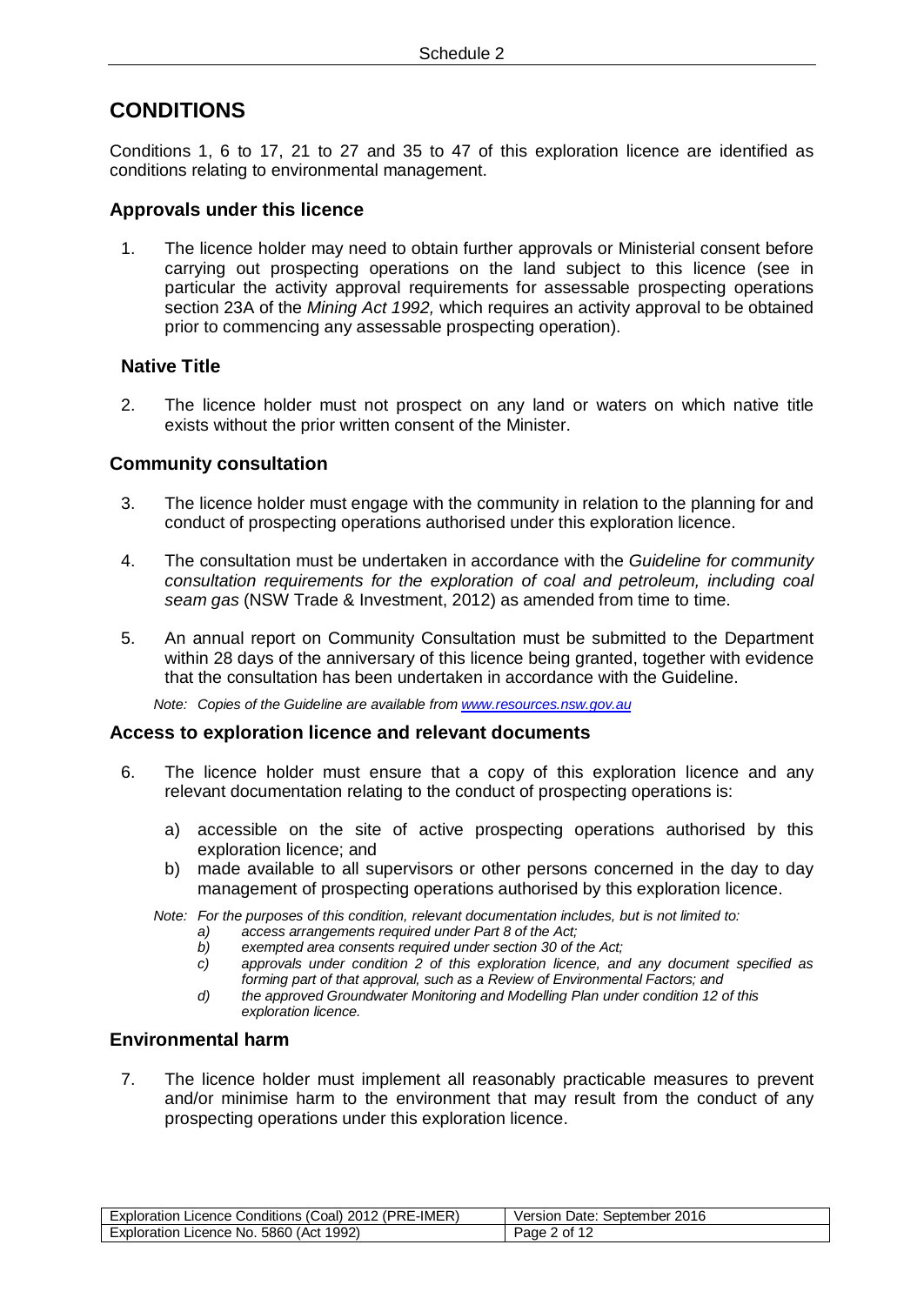#### **Erosion and sediment control**

- 8. The licence holder must prevent erosion and pollution of watercourses resulting from the conduct of prospecting operations by implementing effective erosion and sediment control measures.
- 9. The planning, design and construction of erosion and sediment control measures must be conducted generally in accordance with *Managing Urban Stormwater: Soils and Construction* (DECC 2007), as amended or replaced from time to time.

### **Groundwater Monitoring and Modelling Plan**

- <span id="page-6-1"></span><span id="page-6-0"></span>10. Prior to conducting prospecting operations involving the construction and use of boreholes, the licence holder must:
	- a) Prepare a Groundwater Monitoring and Modelling Plan in consultation with the NSW Office of Water;
	- b) Ensure that the Groundwater Monitoring and Modelling Plan:
		- i) describes methods for identifying aquifers, their depths, behaviour, containing layers and connectivity with surrounding aquifers or surface water systems;
		- ii) describes methods for collection of data relevant to the type, quantity and quality of water contained within aquifer systems likely to be encountered during prospecting operations;
		- iii) provides for the future development of a conceptual model of regional groundwater behaviour;
		- iv) provides for the future development of a calibrated computer model of regional groundwater behaviour, to enable the impacts of any proposed mining operations to be assessed;
		- v) describes how records of all data collected will be maintained;
		- vi) describes the staging process for implementation of the plan; and
		- vii)is prepared in accordance with any additional requirements prescribed by the Secretary.
	- c) The Groundwater Monitoring and Modelling Plan must address the requirements identified in [b\)i\)](#page-6-1) to [b\)vii\)](#page-6-2) in a level of detail commensurate with the scale, timing and potential impact of proposed operations;
	- d) Have the Groundwater Monitoring and Modelling Plan approved by the Minister; and
	- e) Implement and comply with the approved Groundwater Monitoring and Modelling Plan.
	- *Note. The Groundwater Monitoring and Modelling Plan is required to ensure:*
		- *(a) there is sufficient groundwater data available to assess future operations against the Aquifer Interference Policy (NSW Office of Water, 2012), as amended or replaced from time to time; and*
		- *(b) 2 years of baseline data is available prior to submitting an application for any future production operations.*

<span id="page-6-2"></span>*An application may be made to the Department at any time to vary an approved Groundwater Monitoring and Modelling Plan.*

| (PRE-IMER)<br>2012<br>Exploration '<br>Licence Conditions (C)<br>ا coal | September 2016<br>Date:<br>Version |
|-------------------------------------------------------------------------|------------------------------------|
| 1992)<br>5860 (<br>'Act<br>Licence<br>Exploration<br>NO.                | Paαe                               |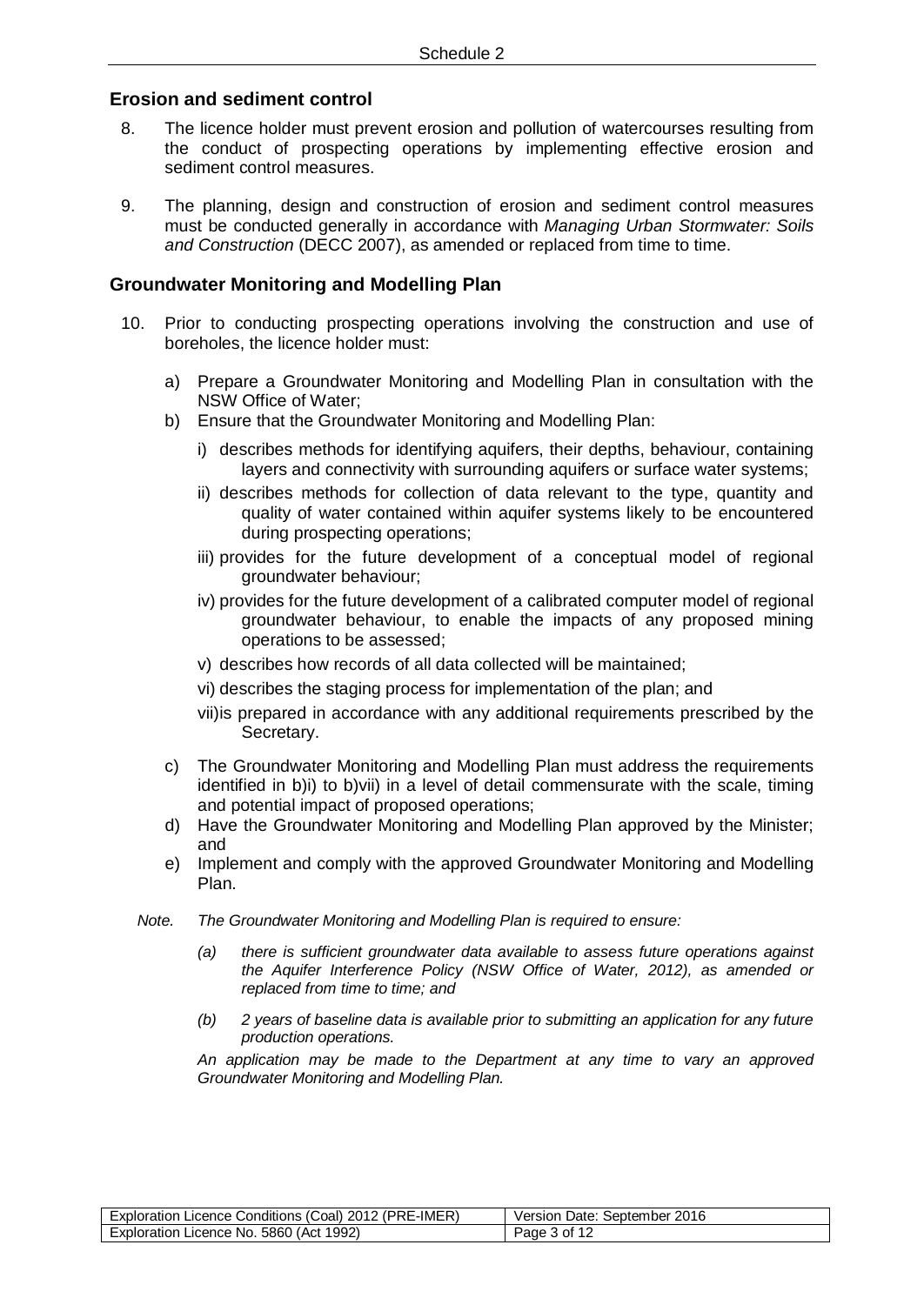## **Use of Chemicals and Fuel**

- 11. The licence holder must ensure that all chemicals, fuels and oils, excluding those contained within plant and equipment and those for personal use, are:
	- a) stored and handled in accordance with the relevant Material Safety Data Sheet and Australian Standards for the material;
	- b) stored in appropriate containers that are in good condition and labelled to clearly identify the stored product; and
	- c) kept in a facility or area which is capable of containing at least 100% of the largest container capacity stored within that area; unless otherwise approved by the Minister.
- 12. The licence holder must ensure that adequate spill prevention and oil absorbent materials required to manage spills and leaks for all chemicals, fuels and oils on site are readily available at all times where prospecting operations are being carried out. Equipment and/or materials to capture drips and spills must be used during transfer of chemicals, fuels and oils, and when maintaining oil or fuel filled components.

#### **Noise**

- <span id="page-7-1"></span>13. The licence holder must carry out operations in accordance with the requirements of the *Interim Construction Noise Guidelines* (DECC, 2009), as amended or replaced from time to time. Unless otherwise approved by the Minister, the licence holder must ensure that:
	- a) noise levels during standard working hours do not exceed the Rating Background Level (RBL) +10dB at any residence or other sensitive receiver (as defined in the Interim Construction Noise Guidelines).
	- b) noise levels outside of standard working hours do not exceed the RBL +5dB.
- 14. The noise limits identified in condition [15](#page-7-1) will not apply where the licence holder has negotiated a written agreement with:
	- a) the relevant landholder; or
	- b) in the case of a prospecting operation that will result in an exceedance of the criteria at a dwelling or other sensitive receiver, the resident of that dwelling or occupier of the sensitive receiver;
	- c) to allow different limits and the licence holder complies with those limits.

## **Vegetation Clearing**

15. Vegetation clearing and vegetation disturbance must be limited to the minimum extent necessary to facilitate the conduct of prospecting operations authorised by this exploration licence.

*Note: Any clearing of native vegetation which is not authorised under the Mining Act 1992 is subject to the Native Vegetation Act 2003.*

*Additional approvals may also be required before using timber from Crown land.*

### **Fire prevention**

- 16. The licence holder must take all reasonably practicable precautions against causing an outbreak of fire.
- <span id="page-7-0"></span>17. The licence holder must not burn off any grass, foliage or herbage without the consent of the landholder and the local fire authority.

| Exploration Licence Conditions (Coal) 2012 (PRE-IMER) | Version Date: September 2016  |
|-------------------------------------------------------|-------------------------------|
| Exploration Licence No. 5860 (Act 1992)               | . 4 of 1 <sup>~</sup><br>Page |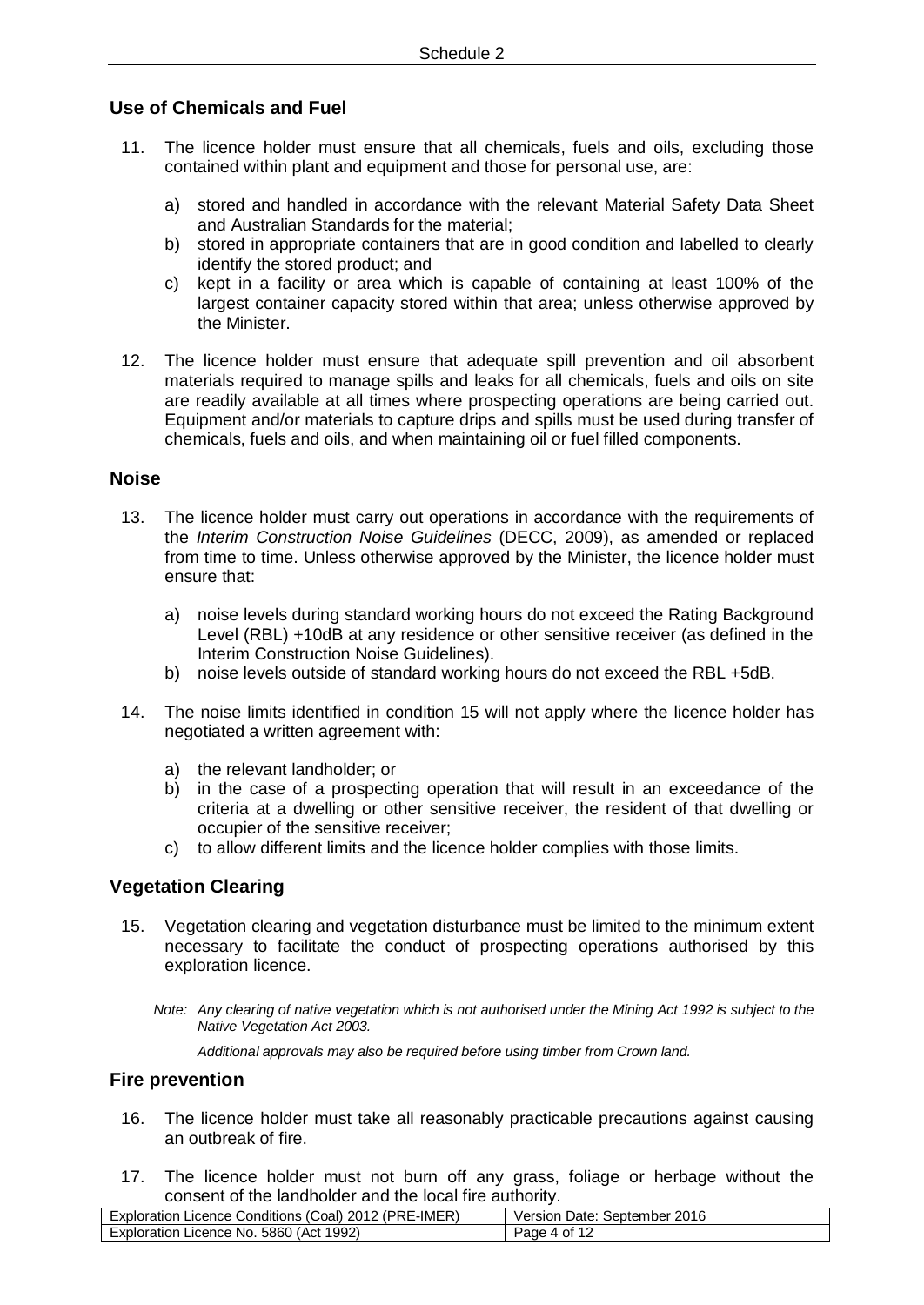## **Infrastructure**

18. The licence holder must ensure that prospecting operations do not interfere with or impair the stability or efficiency of any transmission line, communication line, pipeline or any other utility without the prior written approval of the infrastructure owner and subject to any conditions that may be stipulated by the infrastructure owner.

### **Passage of stock**

- 19. The licence holder must permit the passage of stock through the exploration licence area and must conduct operations in a manner so as not to cause danger to travelling stock.
- 20. The licence holder must not interfere with or prevent the access of stock to any watering places or approaches to such watering places without the approval of the landholder.

## **Roads and Tracks**

- <span id="page-8-0"></span>21. Except where otherwise approved under condition 1, the licence holder must ensure that:
	- a) Existing roads and tracks are used in preference to constructing new roads and tracks;
	- b) The planning, design, construction and maintenance of unsealed roads and tracks is constructed generally in accordance with *Managing Urban Stormwater: Soils and Construction, Volume 2C, Unsealed Roads* (DECC 2007) as amended or replaced from time to time; and
	- c) All water land and wetland crossing works are constructed in accordance with the requirements of the Policy and Guidelines for Fish Friendly Waterway Crossings (NSW DPI 2003) and Why do Fish Need to Cross the Road? Fish Passage Requirements for Waterway Crossings (NSW Fisheries 2003) as amended or replaced from time to time.
- 22. The licence holder must restrict the use of any unsealed road or track during wet weather to prevent damage to that road or track unless the road or track has been designed and constructed for use in wet weather.

## **Topsoil management**

23. The licence holder must ensure that all topsoil removed in the course of prospecting operations is stockpiled for later use in rehabilitating those operations.

## **Drilling**

- 24. The licence holder must:
	- a) Construct, maintain and decommission all boreholes and petroleum wells in accordance with standards equivalent to or exceeding the *Minimum Construction Requirements for Water Bores in Australia* (NUDLC 2012), as amended or replaced from time to time. Where this condition is inconsistent with other conditions set out in this exploration licence, those conditions prevail to the extent of that inconsistency.
	- b) Ensure that the construction, operation, maintenance and decommissioning of boreholes does not cause or enhance:
		- i) hydraulic connection between aquifers;

| า Licence Conditions (Coal) 2012 (PRE-IMER)<br>Exploration | September 2016<br>Date: '<br>Version |
|------------------------------------------------------------|--------------------------------------|
| . 5860 (Act 1992)                                          | of 1′                                |
| Exploration Licence No.                                    | Page 5                               |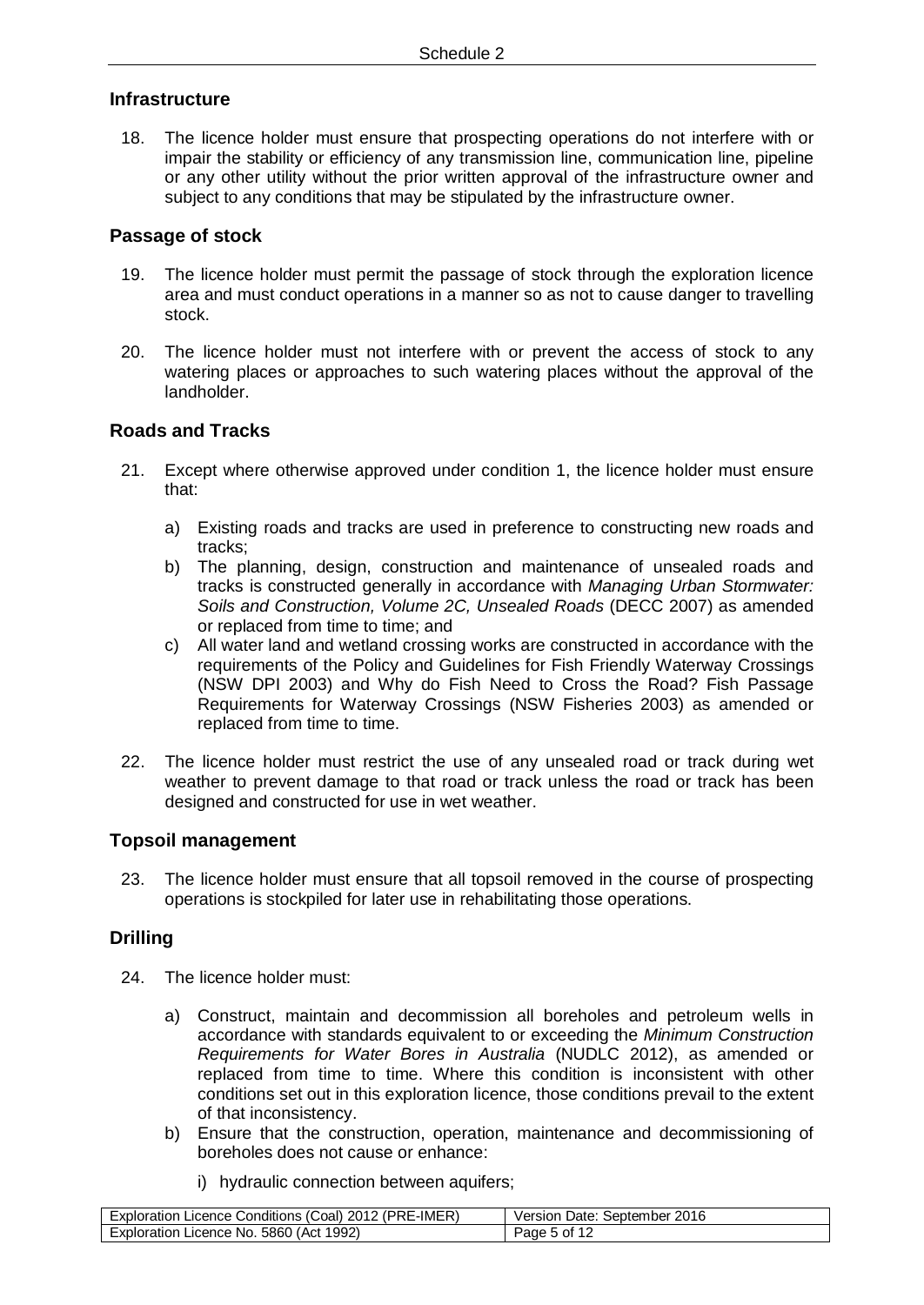- ii) contamination or cross-contamination of aquifers;
- iii) the escape of natural or noxious gases;
- iv) the uncontrolled surface discharge of ground waters;
- v) collapse of the surrounding surface; or
- vi) hazards to persons, stock and wildlife;
- c) Implement appropriate controls to manage any risks associated with natural or noxious gases, both during and after drilling;
- d) Contain all drill cuttings, fluids and groundwater returned to the surface as part of the drilling process in above-ground tanks or in-ground sumps pending recirculation or disposal. In-ground sumps must be lined with an impermeable barrier where there is a potential risk of contamination from drill cuttings or fluids;
- e) Survey boreholes to a minimum of 0.5 metre accuracy at collar, with the survey to be carried out by a surveyor registered with the Board of Surveying and Spatial Information under the *Surveying and Spatial Information Act 2002*;
- f) Remove equipment and logging tools from the borehole prior to plugging and abandonment of the borehole, unless otherwise approved by the Minister; and;
- g) Once a borehole ceases to be used, the borehole must be completely filled with cement grout during drill rod withdrawal and plugged, unless otherwise approved by the Minister.
- 25. The licence holder must report any blowout associated with prospecting operations to the Department:
	- a) immediately; and
	- b) provide a written report within 24 hours.
	- *Note. The licence holder should have regard to any Secretary's guidelines related to the drilling, operation and abandonment of boreholes.*

#### **Waste Management**

- 26. The licence holder must ensure that:
	- a) the sites of prospecting operations are maintained in a clean and tidy condition at all times;
	- b) all waste, including contaminated residues, must be collected, segregated and securely deposited in properly constructed containers and disposed lawfully;
	- c) drilling by-products contaminated by chemicals, oils or fuels must be collected and remediated or disposed lawfully; and
	- d) all drill cuttings and drilling fluids not being reused in drilling operations are disposed lawfully.
	- *Note. Alternative reuse of drill cuttings and treated fluids may be approved by the Minister under condition 2 of this exploration licence.*
- 27. The licence holder must maintain records of:
	- a) all waste generated as a result of prospecting operations under this exploration licence; and
	- b) the means of disposal of all waste.
	- *Note. Waste is regulated under the Protection of the Environment Operations Act 1997 and the NSW Waste Regulations. Contact the Local Council or the Environment Protection Authority for details of those requirements.*

| .<br>"-IMER)<br>(PRE<br>2012<br>, Coal) ∶<br>Exploration<br>, Licence Conditions <sup>17</sup> | 2016<br>September<br>Version<br>Date: |
|------------------------------------------------------------------------------------------------|---------------------------------------|
| 1992)<br>5860<br>Act<br>Exploration<br>Licence<br>`NO.                                         | οt<br>Page                            |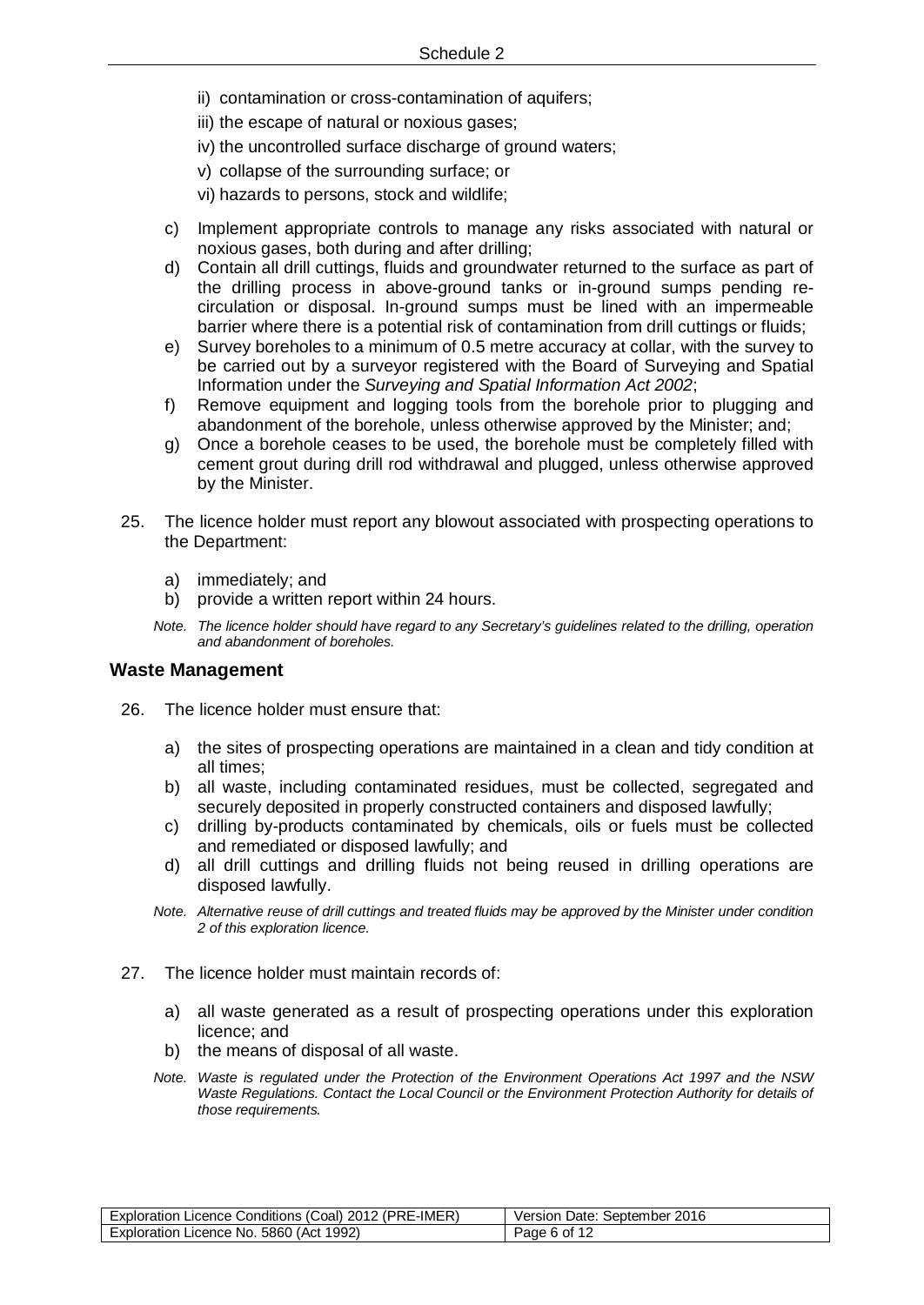## **Safety**

- 28. The licence holder must notify the Department at least 7 days prior to the proposed commencement of any prospecting operation involving any drilling, blasting or other potentially hazardous operation. This notification must be made in the form approved by the Secretary.
- 29. The licence holder must carry out operations in a manner that ensures the safety of members of the public, stock and wildlife in the vicinity of the operations.
- 30. The licence holder must put in place measures to control safety hazards. These measures include, but are not limited to, the development of a Safety Management Plan prepared in accordance with relevant Departmental guidelines.
	- *Note: Mining activities in NSW, including exploration, are subject to the Work Health and Safety Act 2011 which is the main Act dealing with the health, safety and welfare of persons at work. The Work Health and Safety Act 2011 is to be read in conjunction with the Work Health and Safety (Mines and Petroleum Sites) Act 2013 which deals with health, safety and welfare of people at work at coal operations or related places and puts in place special provisions necessary for the control of particular risks arising from the exploration for coal.*

## **Technical Manager**

- 31. The licence holder must ensure that prospecting operations are conducted, or directly supervised, by a Technical Manager, being:
	- a) a person with tertiary qualifications in geoscience, petroleum or mining engineering; or
	- b) a person having other qualifications or exploration experience approved by the Minister.
- 32. The licence holder must advise the Minister of the name and contact details of the Technical Manager(s) within ten (10) working days of any changes to the nominated Technical Manager or their contact details.

## **Cooperation with other title holders**

- 33. The licence holder must make every reasonable attempt, and be able to demonstrate their attempts, to enter into a cooperation agreement with the holder(s) of any overlapping authorisations under the *Mining Act 1992* or petroleum title under the *Petroleum (Onshore) Act 1991*. The cooperation agreement should address but not be limited to:
	- a) access arrangements;
	- b) operational interaction arrangements;
	- c) dispute resolution;
	- d) information exchange;
	- e) location of prospecting operations;
	- f) timing of drilling;
	- g) potential resource extraction conflicts; and
	- h) integrated rehabilitation activities.

#### **Minister's approval of change in control**

- 34. a) It is a condition of this licence that, where the licence-holder is a corporation or a trust, the Minister's prior written approval is required before there occurs:
	- (i) any change in the effective control of the licence-holder; or

| ' (PRE-IMER)<br>2012<br>: (Coal) ن<br>Licence Conditions<br>Exploration | September 2016<br>Version<br>Date: |
|-------------------------------------------------------------------------|------------------------------------|
| 1992)<br>5860 (Act<br>Exploration<br>Licence<br>No.                     | $\cdot$ of 1 $\degree$<br>Page     |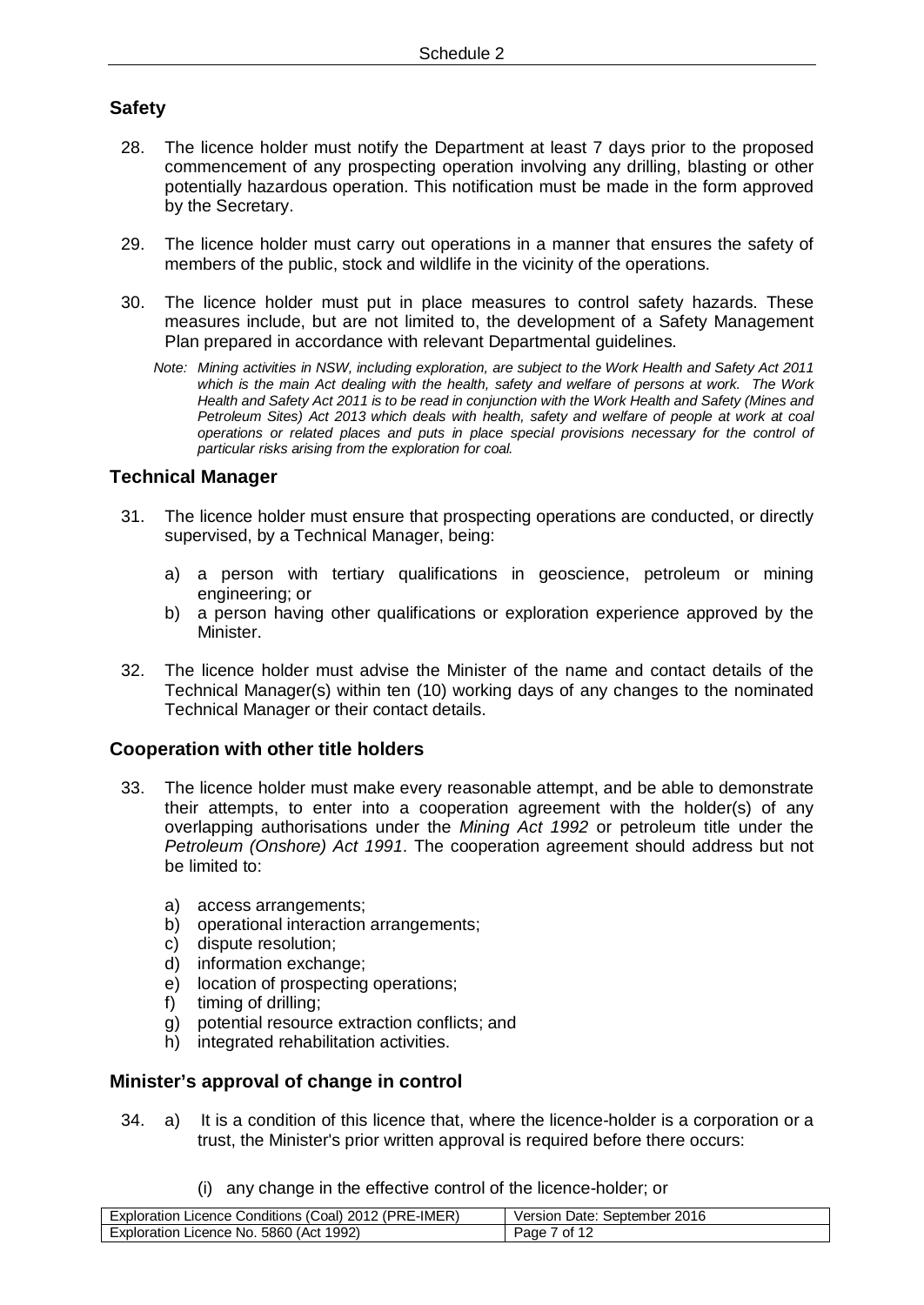- (ii) any foreign acquisition of substantial control in the licence-holder.
- b) Subject to Clause (d), for the purposes of this condition, there is a "change in effective control" where, after the imposition of this condition, any Third Party or Trustee of a Trust Estate:
	- (i) acquires the capacity to appoint or control at least 50% of the number of directors of the licence-holder's board;
	- (ii) becomes entitled to exercise (directly or indirectly) greater than 50% of the votes entitled to be cast at any general meeting of the licence-holder; or
	- (iii) holds more than 50% of the issued share capital (other than shares issued with no rights other than to receive a specified amount in distribution) of the licence-holder.
- c) Subject to Clause (d), for the purposes of this condition, there is a "foreign acquisition of substantial control" where, after the imposition of this condition, a Foreign Party:
	- (i) acquires the capacity to appoint or control at least 15% of the number of directors of the licence-holder's board;
	- (ii) becomes entitled to exercise (directly or indirectly) greater than 15% of the votes entitled to be cast at any general meeting of the licence-holder; or
	- (iii) holds more than 15% of the issued share capital (other than shares issued with no rights other than to receive a specified amount in distribution) of the licence-holder;

For the purposes of this condition a Foreign Party means:

- (iv) a natural person not ordinarily resident in Australia (foreign person);
- (v) a corporation incorporated outside Australia (foreign corporation);
- (vi) a corporation in which a foreign person or foreign corporation is a shareholder holding more than 15% of issued capital entitled to vote at any general meeting of the licence holder;
- (vii) a corporation in which 2 or more persons, each of whom is either a foreign person or a foreign corporation are shareholders and collectively hold not more than 40% of issued capital entitled to vote at general meetings of the corporation;
- (viii) the trustee of a trust estate, in which a foreign person or a foreign corporation is a beneficiary of the trust estate and holds more than 15% of the beneficial interest in the trust estate; or
- (ix) the trustee of a trust estate in which 2 or more persons, each of whom is either a foreign person or a foreign corporation, are beneficiaries of the trust estate and collectively hold more than 40% of the beneficial interest in the trust estate, provided that a foreign party shall not include a related body corporate of the licence holder.

| E-IMER)<br>: (PRE<br>2012<br>.Coal)<br>Exploration<br>. ∟icence Conditions (C` | 2016<br>September<br>Version<br>Date: |
|--------------------------------------------------------------------------------|---------------------------------------|
| (Act 1992)<br>5860<br>Licence No.<br>Exploration                               | ం of <sup>1</sup> ౕ<br>Page           |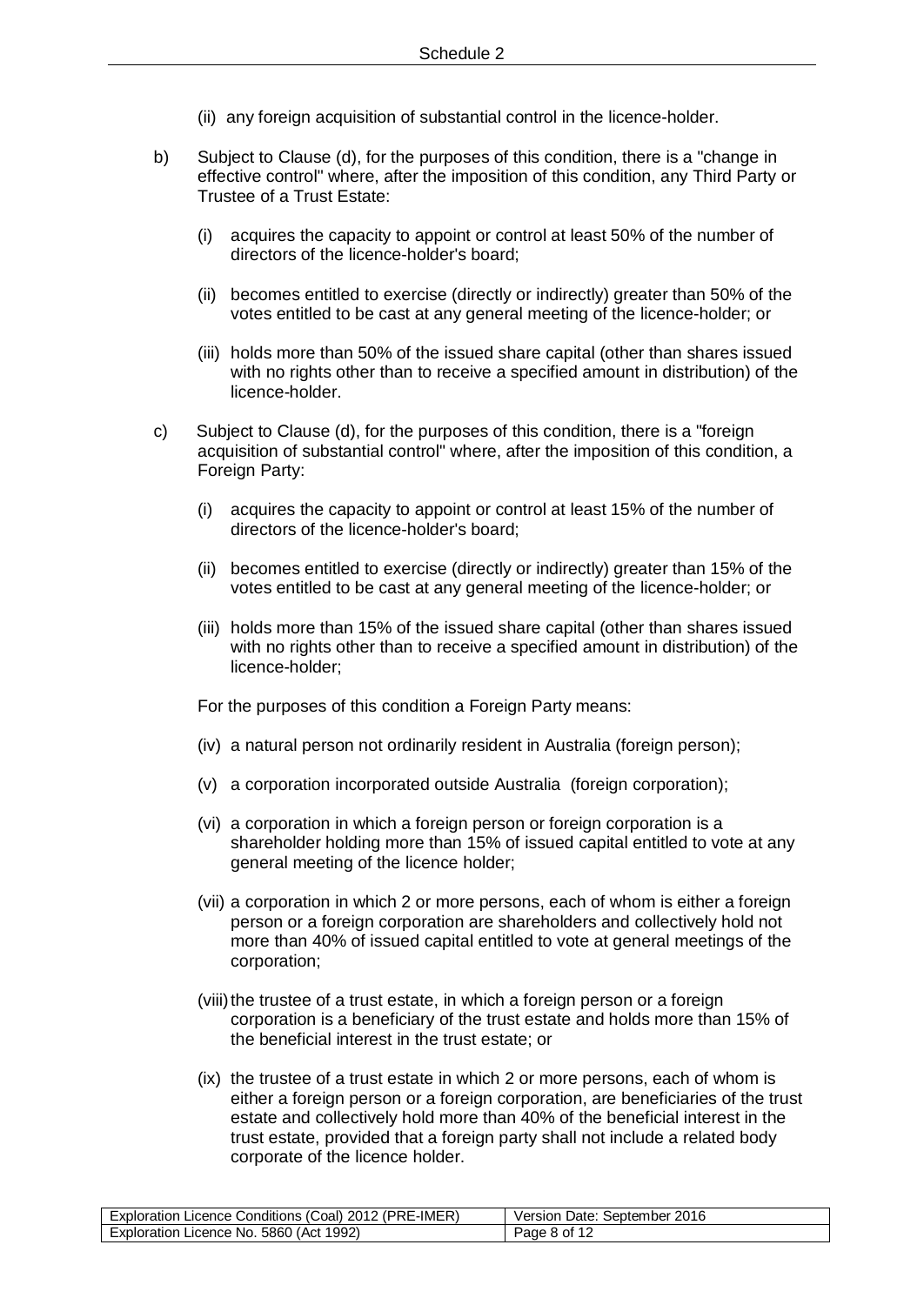- d) Approval under (a) is not required where a change in effective control of the licence holder or a foreign acquisition of substantial control of the licence holder occurs as a result of the acquisition of shares or other securities on a registered stock exchange.
- e) For the purpose of this condition:
	- (i) Related Body Corporate means in relation to a body corporate, a body corporate which is a related body corporate of the first mentioned body corporate for the purposes of the *Corporations Act 2001 (Cth)*; and
	- (ii) Third Party means any person who is not a Related Body Corporate of the licence holder.

### **Rehabilitation**

- 35. All disturbance resulting from prospecting operations carried out under this exploration licence must be rehabilitated by the licence holder to the satisfaction of the Minister.
- 36. In rehabilitating the disturbance resulting from prospecting operations, the licence holder must ensure that:
	- a) all machinery, buildings and other infrastructure is removed from the area;
	- b) the area is left in a clean, tidy and stable condition
	- c) there is no adverse environmental effect outside the disturbed area;
	- d) the land is properly drained and protected from soil erosion;
	- e) the land is not a potential source of pollution;
	- f) the land is compatible with the surrounding land and land use requirements;
	- g) the landforms, soils, hydrology and flora require no greater maintenance than that in, or on, the surrounding land;
	- h) the land does not pose a threat to public safety; and
	- i) in cases where vegetation has been removed or damaged:
		- i) where the previous vegetation was native, species used for revegetation are endemic to the area; or
		- ii) where the previous vegetation was not native, species used for revegetation are appropriate to the area; and
		- iii) any revegetation is of an appropriate density and diversity.
- 37. The licence holder must ensure that all water land and wetland crossings that are disturbed during prospecting operations are rehabilitated such that the natural flow of water is unimpeded and bank stability is maintained to prevent erosion.
- 38. The licence holder must comply with any relevant guidelines issued by the Secretary in the rehabilitation of disturbance resulting from prospecting operations under this exploration licence.
- 39. All rehabilitation of disturbance resulting from prospecting operations under this exploration licence must be completed before the expiry of this exploration licence or as soon as practicable following cancellation of this exploration licence, unless otherwise approved by the Minister.
- 40. Boreholes that have been abandoned as a result of previous mining or prospecting operations, and which have been opened up or used by the licence holder are subject to the conditions of this exploration licence as if the boreholes were constructed by the holder of this exploration licence.

| n Licence Conditions (Coal) 2012 (PRE-IMER) | Date: September 2016 |
|---------------------------------------------|----------------------|
| Exploration                                 | Version              |
| . 5860 (Act 1992)                           | 9 of 12              |
| Exploration Licence No.                     | Page \               |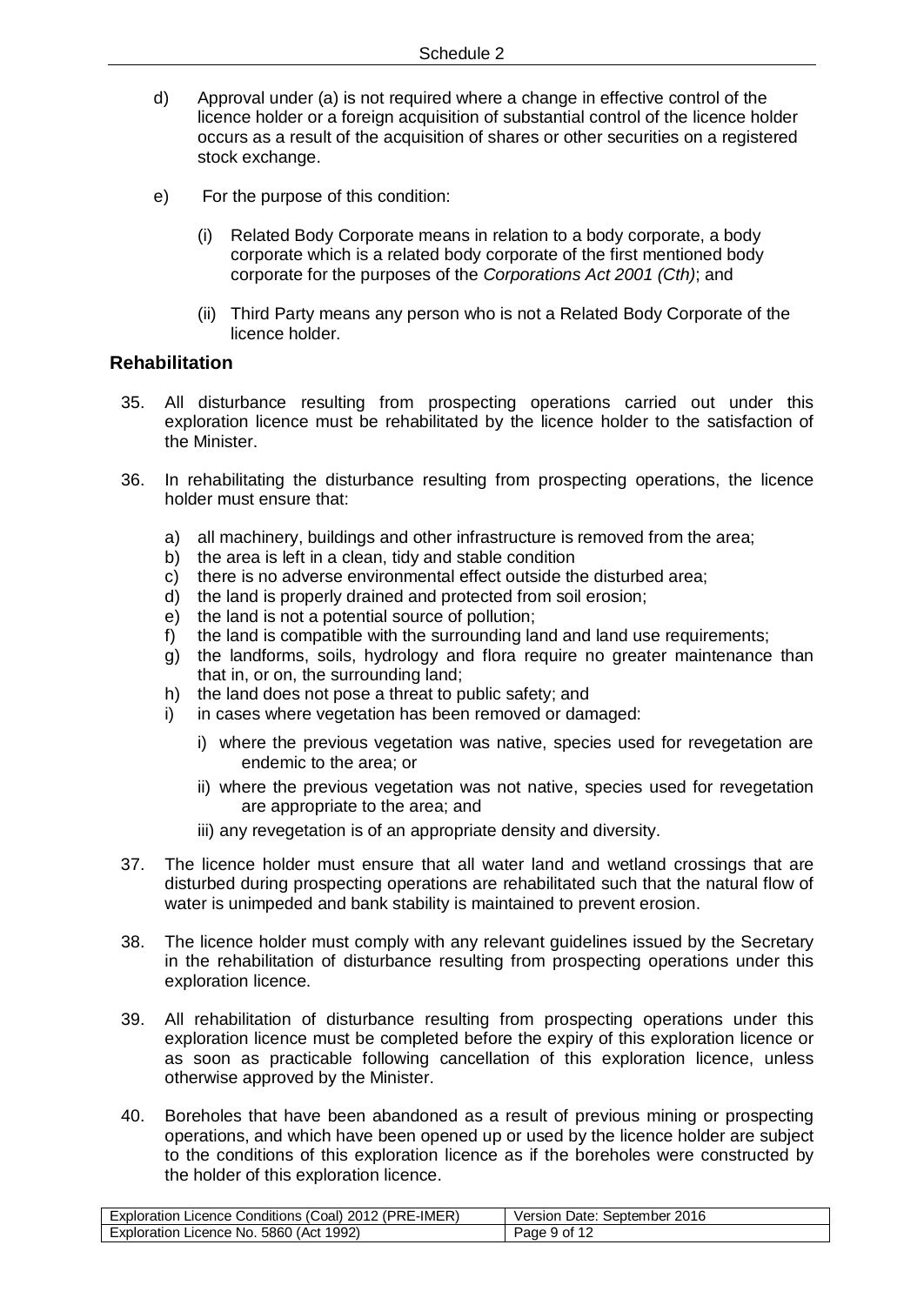# **REPORTING**

### **Environmental Management Report**

- 41. The licence holder must submit an Environmental Management Report to the Department in the following circumstances:
	- a) where the licence holder is seeking to renew this exploration licence, an Environmental Management Report must accompany an exploration licence renewal application; or
	- b) where the licence holder is seeking to cancel or part cancel this exploration licence, an Environmental Management Report must accompany an exploration licence cancellation application;
	- c) where the licence holder is not seeking to renew or cancel this exploration licence, an Environmental Management Report must be submitted prior to the expiry of this exploration licence.
- 42. The report must be prepared in accordance with any Secretary's requirements for environmental and rehabilitation reporting on exploration licences and include information on all disturbance resulting from prospecting operations and rehabilitation carried out within the exploration licence area. The report must be prepared to the satisfaction of the Secretary.

## **Environmental Incident and Complaint Reporting**

- 43. The licence holder must, in addition to the requirements under section 148 of the *Protection of the Environment Operations Act 1997*:
	- a) Notify the Department of all:
		- i) pollution incidents causing or threatening material harm to the environment;
		- ii) breaches of the conditions of this exploration licence; and
		- iii) breaches of environment protection legislation (as defined in the *Protection of the Environment Administration Act 1991*), arising in connection with prospecting operations under this exploration licence.
	- b) The notification must be given immediately, i.e. promptly and without delay, after the licence holder becomes aware of the incident, breach or complaint.
	- *Note. Refer to [www.resources.nsw.gov.au/environment](http://www.resources.nsw.gov.au/environment) for notification contact details.*
		- c) Submit an Environmental Incident and Complaints Report to the Department within seven (7) days of all:
			- i) pollution incidents causing or threatening material harm to the environment;
			- ii) breaches of the conditions of this exploration licence;
			- iii) breaches of environment protection legislation (as defined in the *Protection of the Environment Administration Act 1991*); and
			- iv) complaints from landholders or the public alleging environmental harm or a breach of conditions of this exploration licence or of environment protection legislation, arising in connection with prospecting operations under this exploration licence.
		- d) The Environmental Incident and Complaints Report must include:
			- i) the details of the exploration licence;
			- ii) contact details for the licence holder, complainant and landholder;

| Exploration Licence Conditions (Coal) 2012 (PRE-IMER) | : September 2016<br>Version<br>Date: |
|-------------------------------------------------------|--------------------------------------|
| 5860 (Act 1992)<br><b>Exploration</b><br>Licence No.  | Page 10 of<br>- 10                   |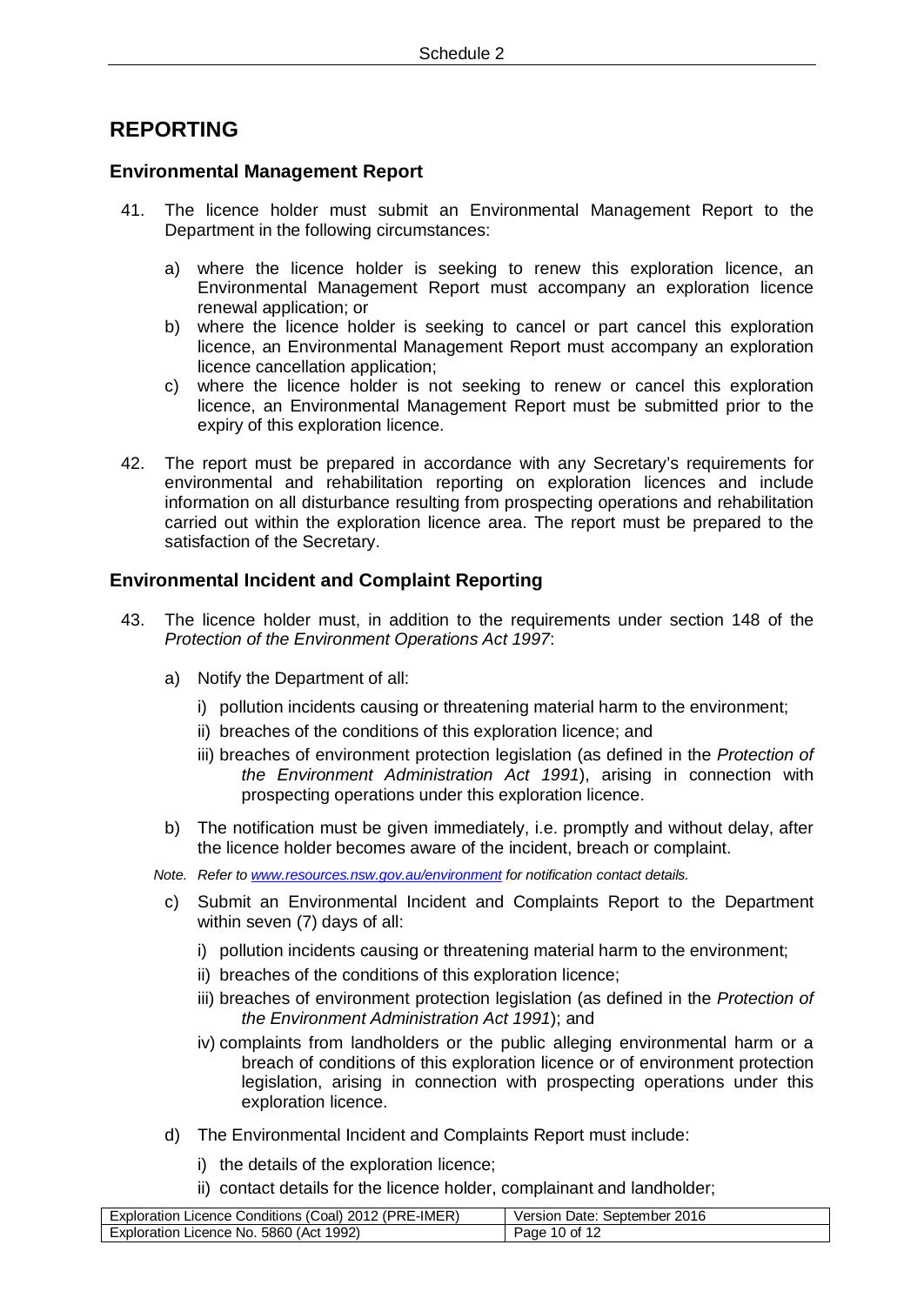- iii) a map showing the area of concern;
- iv) a description of the nature of the incident or complaint, likely causes and consequences;
- v) a timetable showing actions taken or planned to address the incident or complaint; and
- vi) a summary of all previous incidents or complaints relating to prospecting operations under this exploration licence.
- *Note. The licence holder should have regard to any relevant Secretary's guidelines in the preparation of an Environmental Incident and Complaints Report. Refer to [www.resources.nsw.gov.au/environment](http://www.resources.nsw.gov.au/environment) for further details.*

## **SECURITY**

#### **Security**

- 44. This authorisation is subject to a condition that the holder of the authorisation is required to provide and maintain a security deposit to secure funding for the fulfilment of obligations of all or any kind under the authorisation, including obligations of all or any kind under the authorisation that may arise in the future.
- 45. The amount of the security deposit to be provided has been assessed by the Secretary at **\$40,000.**

#### **Group Security**

- 46. NOT USED.
- **47.** NOT USED.

## **EXPLORATION MANAGEMENT**

*Note: Exploration Reports (Geological and Geophysical)*

*The exploration licence holder must lodge reports to the satisfaction of the Secretary in accordance with section 163C of the Mining Act 1992 and in accordance with clause 59 of the Mining Regulation 2016.*

*Reports must be prepared in accordance with Exploration Reporting: A guide for reporting on exploration and prospecting in New South Wales (Department of Industry, Skills and Regional Development, updated 2016).*

#### **Samples**

- <span id="page-14-0"></span>48. The licence holder must:
	- a) if using non-core drilling methods, retain representative cuttings at least every three (3) metres of formation drilled, or change of formation. Such samples must be stored appropriately and securely labelled with at least the hole name, company name and depth or depth limits; and
	- b) if using core drilling methods, retain the cores (other than material required from the cores for the purpose of assay) in standard modular durable core boxes. Core boxes must be stored appropriately and securely labelled with at least the hole name, company name and depth intervals.
- 49. Cores and samples must be made available for examination and/or sampling by officers of the Department for the purpose of analysis or other testing upon request.

| (PRE-IMER)<br>Licence Conditions (Coal) 2012<br>Exploration | 2016<br>September<br>Version<br>Date: |
|-------------------------------------------------------------|---------------------------------------|
| 1992)<br>5860<br>(Act<br>Exploration<br>Licence No.         | of 12<br>Page                         |